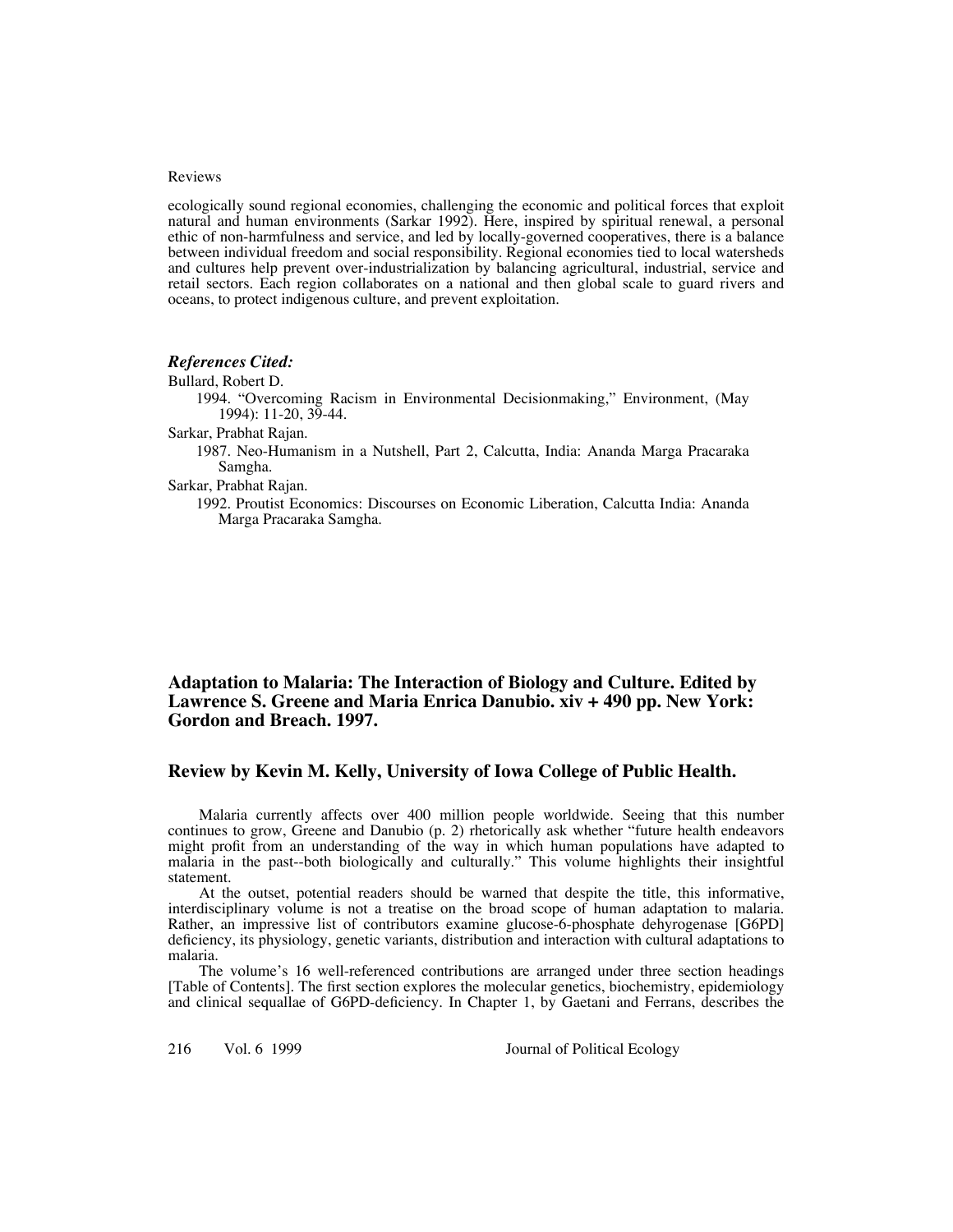### Reviews

basic biochemistry of oxidative stress and G6PD-deficiency, the G6PD alleles, their properties and roles in producing the deficiency. A well-referenced table classifying the numerous G6PD variants accompanies the discussion and is particularly useful. In another excellent chapter, Turrini et al. (Chapter 2) detail the biochemistry of favism, the hemolytic crisis following consumption of fava beans. The authors lay the biological basis for a co-evolved dietary adaptation as well as presenting evidence for their own novel hypothesis that auto-antibodies facilitate the antimalarial effects of G6PD-deficiency. The first section concludes with two chapters on G6PD morbidity. The first of these (Chapter 3), an epidemiological discussion of "favism, neonatal jaundice, and infection-induced acute hemolytic anemia," is instructive although somewhat not in keeping with the focus of the volume. In the final chapter of this section, a case-control study of uncomplicated and severe malaria in Africa, Ruwende et al. refocus our attention on the selective advantage to malaria conferred by G6PD deficiency providing us with odds ratios to estimate the relative risks of diseases.

The second section is a somewhat uneven set of chapters that discuss the possible mechanisms of antimalarial protection in G6PD-deficient individuals as well as the related and more general subject of dietary and medicinal oxidant induced protection. The three initial chapters of the section discuss the damaging effects of reactive oxygen species on the red blood cells and malaria parasites. In Chapter 5, Scott and Eaton hypothesize that G6PD deficiency provides protection against malaria by the premature aging and consequently to the destruction of host red blood cells. This mechanism is somewhat analogous to the differential destruction of sickled red blood cells. However, in this model the accumulation of loose heme and iron in infected cells of G6PD deficient individuals leads to oxidant stress and aging. Har-El and Chevion (Chapter 6) follow with a detailed description and discussion the chemistry of iron in reference to oxidative stress in infected red blood cell. Completing the triad, Golenser (Chapter 7) describes how oxidative stress can lead to damage to the host cell as well as to the parasite. The final chapters of Section II explore the use, mechanisms and co-evolved human use of oxidant-inducing plants as protection against malaria. Etkin's (Chapter 8) excellently referenced and noted summary of indigenous pharmacopeias shown to have antimalarial (oxidative) action begins the next triad of the section. Etkin argues that the use of medicinal and dietary use of oxidant-containing plants is the cultural analog to G6PD-deficiency, producing the same effect but at a lower cost. In Chapter 9, Jackson attempts to provide a conceptual framework for understanding the evolution of humanplant-parasite interactions. Closing the section, Greene (Chapter 10) addresses the roles of various nutrients with reference to the notion that dietary patterns are a co-evolved mechanism for potentiating the antimalarial effects of G6PD-deficiency.

The final section includes six essays that variously discuss historic and genetic data related to the distribution of G6PD-deficient alleles in southern Italy and Sardinia. In Chapter 11, Tognotti discusses the spread of malaria in Sardina. In one of the more ambitious chapters, Tagarelli et al. (Chapter 12) explore historic, orographic and genetic factors related to distribution of malaria G6PD in Calabria. In Chapter 13, Astolfi et al. (Chapter 13) suggest that the G6PD and thallassemia balanced polymorphisms have been maintained by differential fertility and survival. Sanna et al. (Chapter 14) discuss the origin and epidemiology of malaria in Sardinia as well as malaria's distribution in relation to G6PD deficiency. Danubio (Chapter 15) describes "methodological aspects of the biodemographic approach" with a brief discussion of how this approach might be applied to understanding the distribution to G6PD alleles. In Chapter 16 Gloria-Bottini et al. explore the sequence of genetic adaptations to malaria, focusing in particular on the interaction between G6PD-deficiency and thalassemia.

The final chapter (Chapter 17) is an attempt by the editors to place each chapter and section in perspective. While I greatly appreciated their efforts, I could not help but wonder if the readers would have been better served by editors' comments preceding each of the three sections. In addition, a chapter more generally discussing the pathogenesis of malaria as well as one or two chapters on G6PD in Africa would have been very instructive. Finally, given the varied

Journal of Political Ecology Vol. 6 1999 217